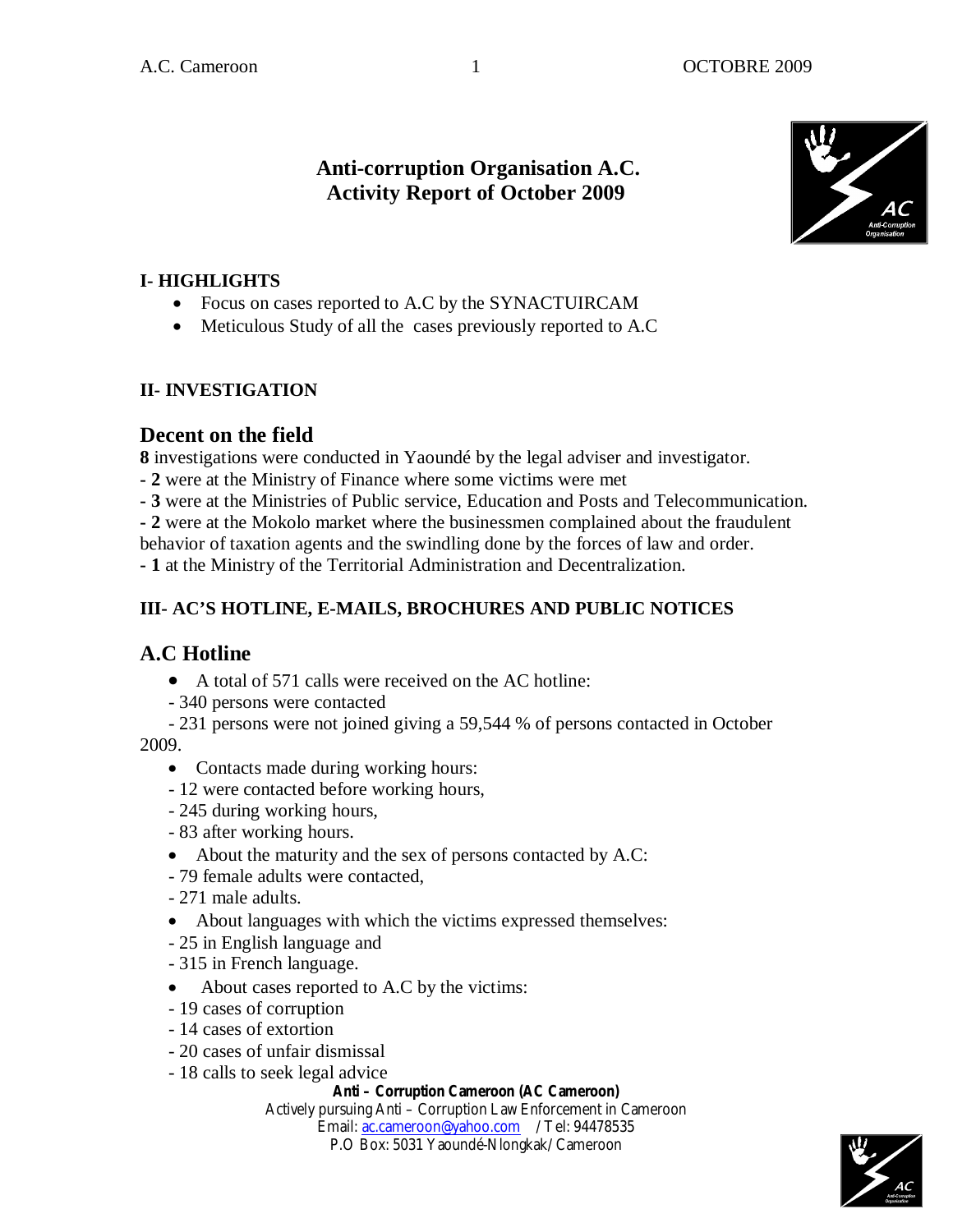- 21 calls for more information about A.C:

15 persons got the contact of A.C from the "CRTV News bar" and 6 from AC brochures

- 42 cases of police abuse
- 34 cases of swindle
- 11 cases of legal advice
- 12 calls to congratulate the work of A.C
- 40 calls were unable to be traced
- 16 cases of land dispute
- 1 case of divorce
- 9 cases of misappropriation of public funds
- 5 cases of embellzement
- 35 calls to verify the availability of the number of A.C
- 31 calls of persons who recognized to have mistaken the number
- 40 calls of victims who picked up the telephone but refrained from raising their problem.
	- Finally, about regions from which the calls came from.
- 29 calls from the Far North
- 29 from the North
- 27 from Adamaoua
- 55 from the Centre
- 31 from the West
- 33 from the Northwest
- 25 from the Southwest
- 51 from the Littoral
- 30 from the East
- 30 from the South

# **IV. Legal**

· **3** Working meetings between A.C and maitre Ngongang SIME Alain cabinet:

**- 1** meeting for a second reading of the bailiff reports established on the 17 and 24th September, 2009

**- 1** other meeting to put in place new strategies for the observation of the facts of corruption

**- 1** meeting for the withdrawal of the reports earlier cited above.

# **V. Media**

A decision taken to produce and distribute in an exponential manner, brochures to victims in places where corruption is at a high scale.

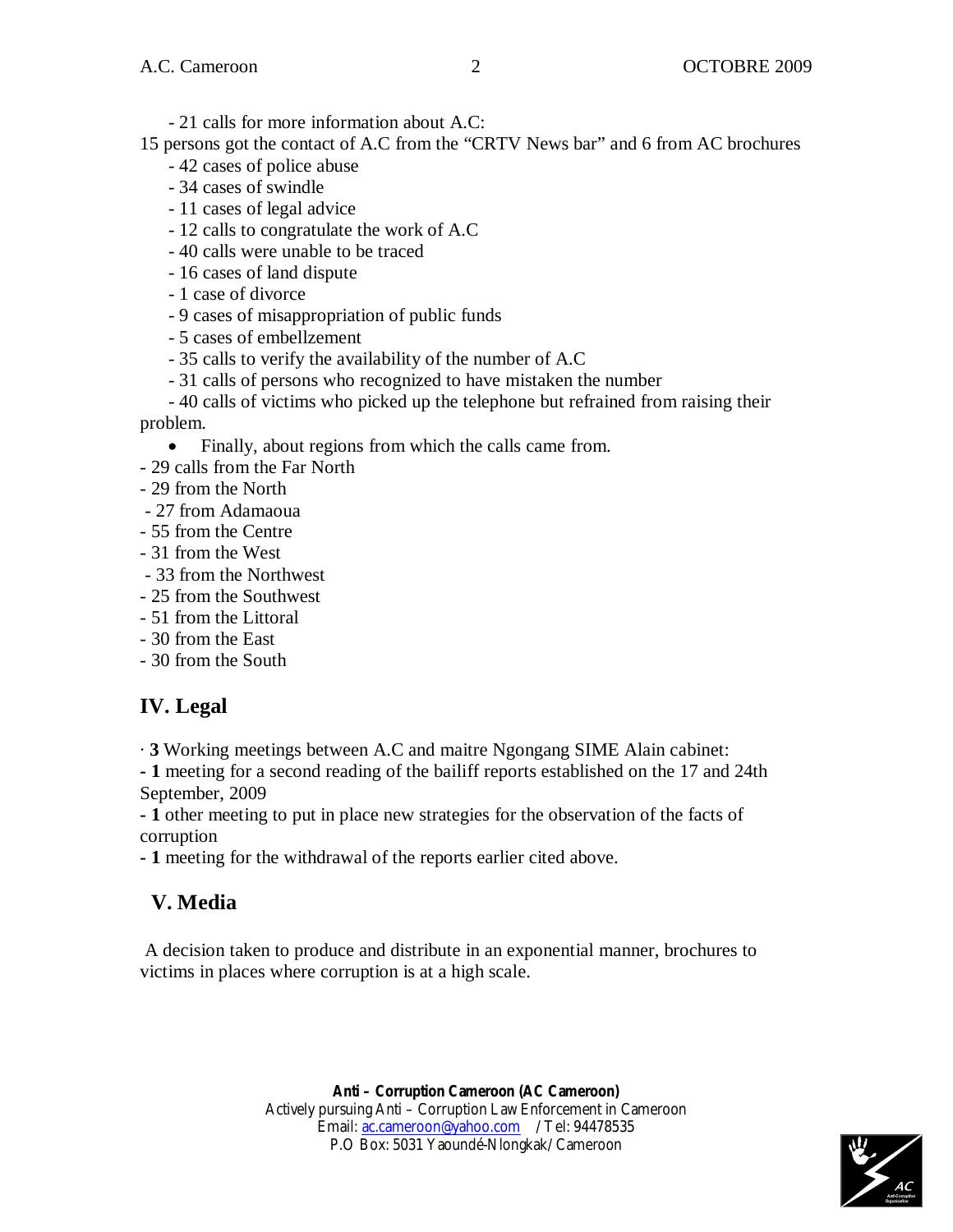#### **VI. Human resources**

Resignation of the coordinator of A.C

### **VII. Relation with other Establishments**

### **VIII. Relation with NGOS**

**4** working sessions were held between A.C and the SYNACTUIRCAM:

**-1** session in zone 6(Rond point Express) to sensitize taxi drivers and explained the support offer by AC in case they are victims of corruption in the exercise of their daily activities. During this working session which lasted for 1hour 30 minutes, 86 brochures were distributed.

**-1** working session of more than 2 hours at Oilybia Kondengui within the framework of the grouping of victims of the two corruption cases already noticed by the Bailiff **-1** working appointment with the executive board of the SYNACTUIRCAM in their office at Messa to hand to them photocopies of finalized bailiff's reports and equally collect testimony forms of the victims of corruption. During this meeting, the executive President SAMEN Patrice underlined that SYNACTUIRCAM is determined to pursue at least 10 cases of corruption in justice resulting from 10 police districts of the city of Yaoundé.

**- 1** other working session with the National coordinator of SYNACTUIRCAM at Total Emombo and at Kondengui together with some taxi drivers to identify the various areas of corruption in the transport sector in Yaoundé and finally define the modalities of selection of cases of corruption in the aforementioned sector.

The Founder of AC consulted with several persons in charge of NGOS to analyze the phenomenon of corruption in the forest sector and to build a coalition to fight against this plague.

# **IX. Management**

# **X. Finance**

| <b>Amount</b><br><b>FCFA</b> | <b>Budgetary line</b> | <b>Details</b> | Amount<br>USD |
|------------------------------|-----------------------|----------------|---------------|
| 238,750                      | <b>Investigations</b> | investigations | \$536.5       |
|                              | <b>Operation</b>      |                |               |
| 96,700                       | Legal                 |                | \$217.3       |

**The Expenditure of AC organization by budgetary line in October, 09** 

**Anti – Corruption Cameroon (AC Cameroon)** Actively pursuing Anti – Corruption Law Enforcement in Cameroon Email: ac.cameroon@yahoo.com / Tel: 94478535 P.O Box: 5031 Yaoundé-Nlongkak/ Cameroon